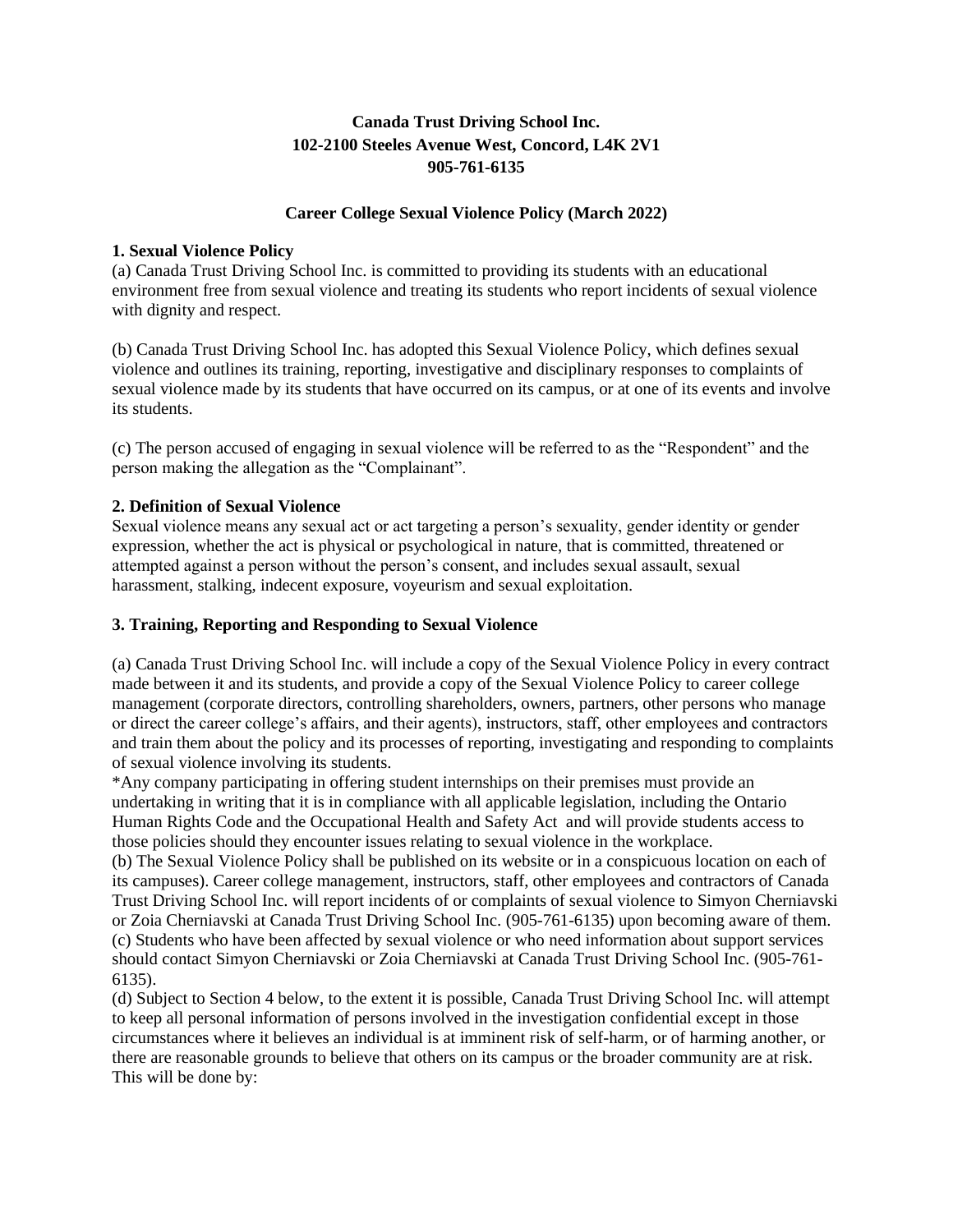(i) ensuring that all complaints/reports and information gathered as a result of the complaint/reports will be only available to those who need to know for purposes of investigation, implementing safety measures and other circumstances that arise from a given case; and

(ii) ensuring that the documentation is kept in a separate file from that of the Complainant/Student or the Respondent.

(e) Canada Trust Driving School Inc. recognizes the right of the Complainant not to report an incident of or make a complaint about sexual violence or not request an investigation and not to participate in any investigation that may occur.

(f) Notwithstanding (f) above, in certain circumstances, Canada Trust Driving School Inc. may be required by law or its internal policies to initiate an internal investigation and/or inform police without the complainant's consent if it believes the safety of members of its campus or the broader community is at risk.

(g) In all cases, including (f) above, Canada Trust Driving School Inc. will appropriately accommodate the needs of its students who are affected by sexual violence. Students seeking accommodation should contact Simyon Cherniavski or Zoia Cherniavski at 905-761-6135.

(h) In this regard, Canada Trust Driving School Inc. will assist students who have experienced sexual violence in obtaining counselling and medical care, and provide them with information about sexual violence supports and services available in the community as set out in Appendix 1 attached hereto. Students are not required to file a formal complaint in order to access supports and services.

# **4. Investigating Reports of Sexual Violence**

(a) Under this Sexual Violence Policy, any student of Canada Trust Driving School Inc. may file a report of an incident or a complaint to Simyon Cherniavski in writing.

(b) Upon receipt of a report of an incident or a complaint of alleged sexual violence being made, Canada Trust Driving School Inc. will respond promptly and determine whether an investigation should proceed and if the Complainant wishes to participate in an investigation:

(i) determine who should conduct the investigation having regard to the seriousness of the allegation and the parties involved;

(ii) determine whether the incident should be referred immediately to the police; In such cases or where civil proceedings are commenced in respect of allegations of sexual violence, Canada Trust Driving School Inc. its own independent investigation and make its own determination in accordance with its own policies and procedures; and

(c) determine what interim measures ought to be put in place pending the investigation process such as removal of the Respondent or seeking alternate methods of providing necessary course studies. (d) Once an investigation is initiated, the following will occur:

(i) the Complainant and the Respondent will be advised that they may ask another person to be present throughout the investigation;

(ii) interviewing the Complainant to ensure a complete understanding of the allegation and gathering additional information that may not have been included in the written complaint such as the date and time of the incident, the persons involved, the names of any person who witnessed the incident and a complete description of what occurred;

(iii) informing and interviewing the Respondent of the complaint, providing details of the allegations and giving the Respondent an opportunity to respond to those allegations and to provide any witnesses the Respondent feels are essential to the investigation;

(iv) interviewing any person involved or who has, or may have, knowledge of the incident and any identified witnesses;

(v) providing reasonable updates to the Complainant and the Respondent about the status of the investigation; and

(vi) following the investigation, Simyon Cherniavski will:

(A) review all of the evidence collected during the investigation.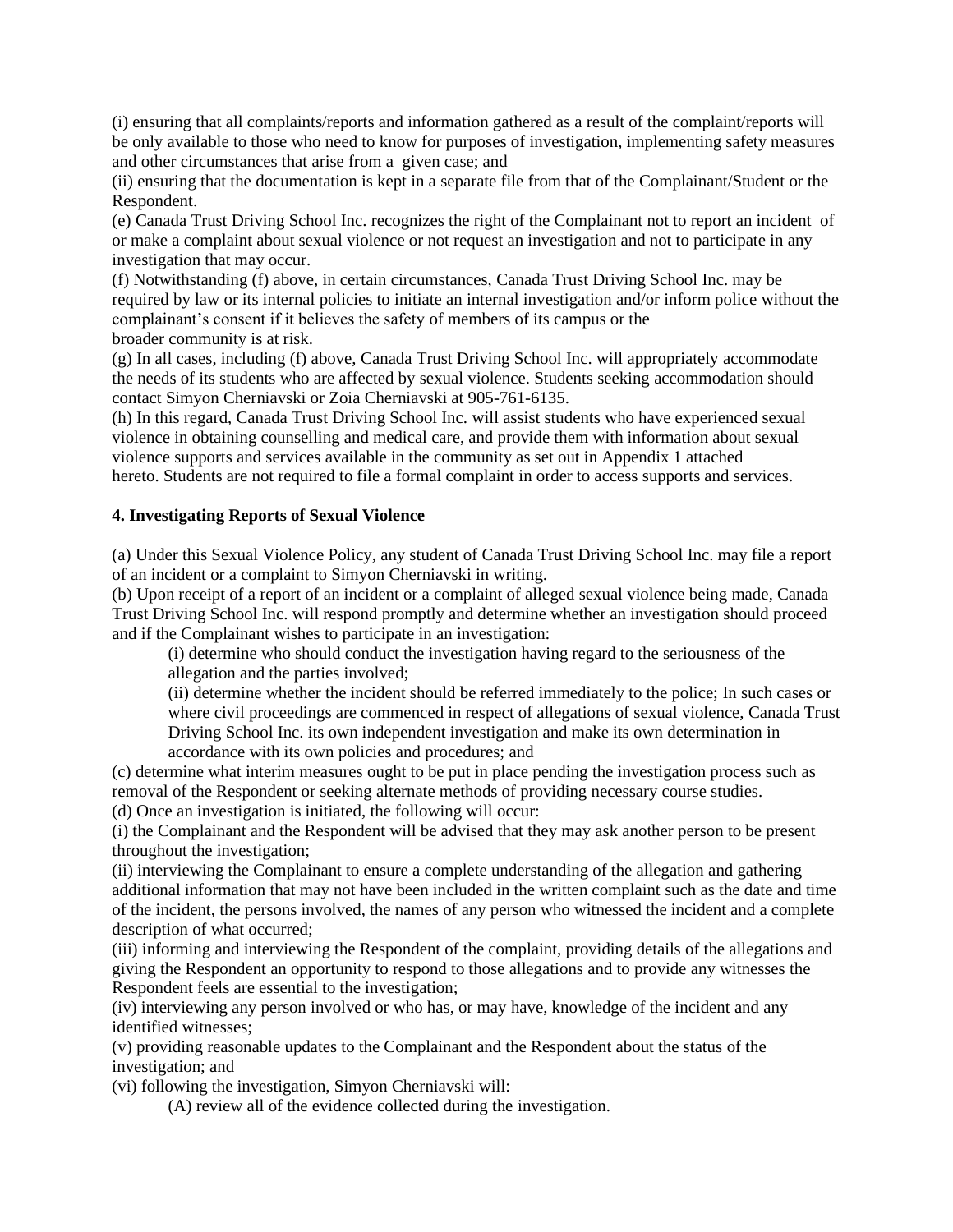(B) determine whether sexual violence occurred; and if so

(C) determine what disciplinary action, if any, should be taken as set out in Section 5 below. 1. If students, in good faith, report an incident of, or make a complaint about, sexual violence, they will not be subject to discipline or sanctions for violations of the private career college's policies relating to

drug or alcohol use at the time the alleged sexual violence occurred.

2. Students who disclose their experience of sexual violence through reporting an incident of, making a complaint about, or accessing supports and services for sexual violence, will not be asked irrelevant questions during the investigation process by the private career college's staff or investigators, including irrelevant questions relating to the student's sexual expression or past sexual history.

# **5. Disciplinary Measures**

If it is determined by Canada Trust Driving School Inc. that the Respondent did engage in sexual violence, immediate disciplinary or corrective action will be taken. This may include:

(a) disciplinary action up to and including termination of employment of instructors or staff; or (b) expulsion of a student; and /or

(c) the placement of certain restrictions on the Respondent's ability to access certain premises or facilities; and/or

(d) any other actions that may be appropriate in the circumstances.

# **6. Appeal**

Should the Complainant or the Respondent not agree with the decision resulting from the investigation, he or she may appeal the decision to Simyon Cherniavski within 10 days by submitting a letter addressed to Simyon Cherniavski at Canada Trust Driving School Inc., 102-2100 Steeles Avenue West, Concord, L4K 2V1 or by email to [simyon@canadatrustdriving.com](mailto:simyon@canadatrustdriving.com) advising of the person's intent to appeal the decision.

# **7. Making False Statements**

(a) It is a violation of this Sexual Violence Policy for anyone to knowingly make a false complaint of sexual violence or to provide false information about a complaint.

(b) Individuals who violate this Sexual Violence Policy are subject to disciplinary and/or corrective action up to and including termination of employment of instructors or staff or expulsion of a student.

# **8. Reprisal**

(a) It is a violation of this Sexual Violence Policy to retaliate or threaten to retaliate against a complainant who has brought forward a complaint of sexual violence, provided information related to a complaint, or otherwise been involved in the complaint investigation process.

(b) Individuals who violate the Sexual Violence Policy are subject to disciplinary and/or corrective action, up to and including termination of employment of instructors or staff or expulsion of a student.

# **9. Review**

(a) Canada Trust Driving School Inc. shall ensure that student input is considered in the development of its Sexual Violence Policy and every time it is reviewed or amended.

(b) Canada Trust Driving School Inc. shall review its Sexual Violence Policy 3 years after it is first implemented and amend it where appropriate. The review date will be March 21, 2021.

# **10. Collection of Student Data**

Canada Trust Driving School Inc. shall collect and be prepared to provide upon request by the Superintendent of Private Career Colleges such data and information as required according to Subsections 32.3 (8), (9) and (10) of Schedule 5 of the Private Career Colleges Act, 2005 as amended.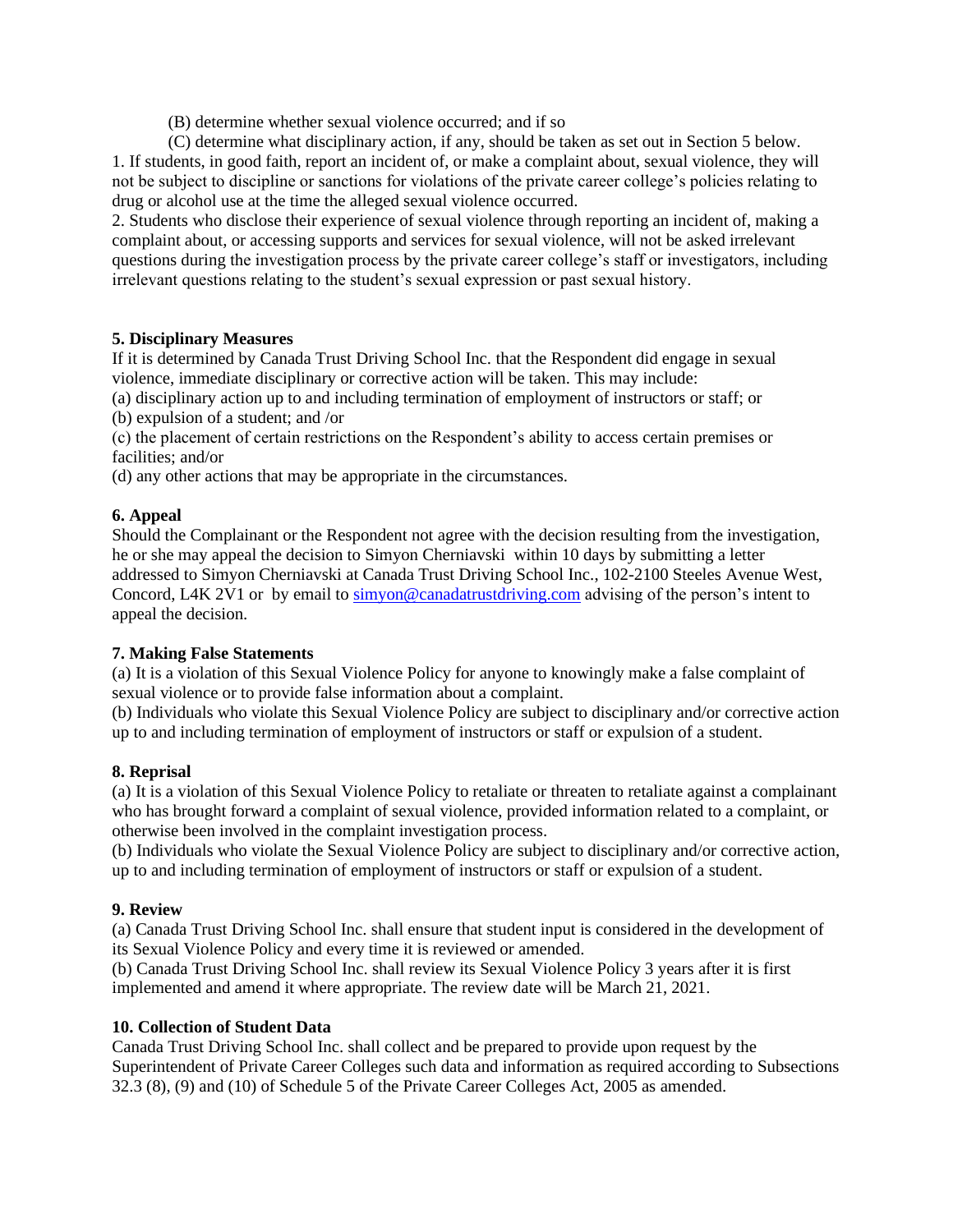#### **Appendix 1**

The following represents a list of Provincial Rape Crisis Centers that could be provided as resources: **Canadian Association of Sexual Assault Centres,** Ontario Provincial English Assaulted Women's Helpline Toll Free: 1-866-863-0511 #SAFE (#7233) on Bell, Rogers, Fido or Telus mobile TTY: 416-364-8762 www.awhl.org Français Fem'aide Telephone Toll-Free: 1-877-336-2433 ATS: 1 866 860-7082 www.femaide.ca **Sexual Assault/Domestic Violence Treatment Centres** 35 hospital-based centres that provide 24/7 emergency care to women. To locate the Sexual Assault/Domestic Violence Treatment Centre nearest you, follow this link. **Alliston, Barrie, Collingwood, Midland and Orillia** Huronia Transition Homes operates La Maison Rosewood Shelter (Midland) & Athena's Sexual Assault Counselling and Advocacy Centre 24-Hour Crisis Line: Barrie: 705-737-2008 or 1-800-987-0799 Midland: 705-526-4211 or 1-800-461-175 Office: 705-526-3221 www.huroniatransitionhomes.ca **Belleville** Sexual Assault Centre for Quinte and District Toll-Free: 1-877-544-6424 Office: 613-967-6300 www.sacqd.com **Bracebridge** Muskoka/Parry Sound Sexual Assault Services Parry Sound District Office: Office: (705) 774-9083 or 1-877-851-6662 Muskoka District Office: Office: (705) 646-2122 or 1-877-406-1268 www.daphnewymn.com **Brantford** Sexual Assault Centre of Brantford Crisis: 519-751-3471 Office: 519-751-1164 sexualassaultcentre@sacbrant.ca http://sacbrant.ca/ 5 **Brockville** Assault Response & Care Centre Office: (613) 345-3881 or 1-800-567-7415 arcc@bgh-on.ca www.arc-c.ca **Chatham** Chatham-Kent Sexual Assault Crisis Centre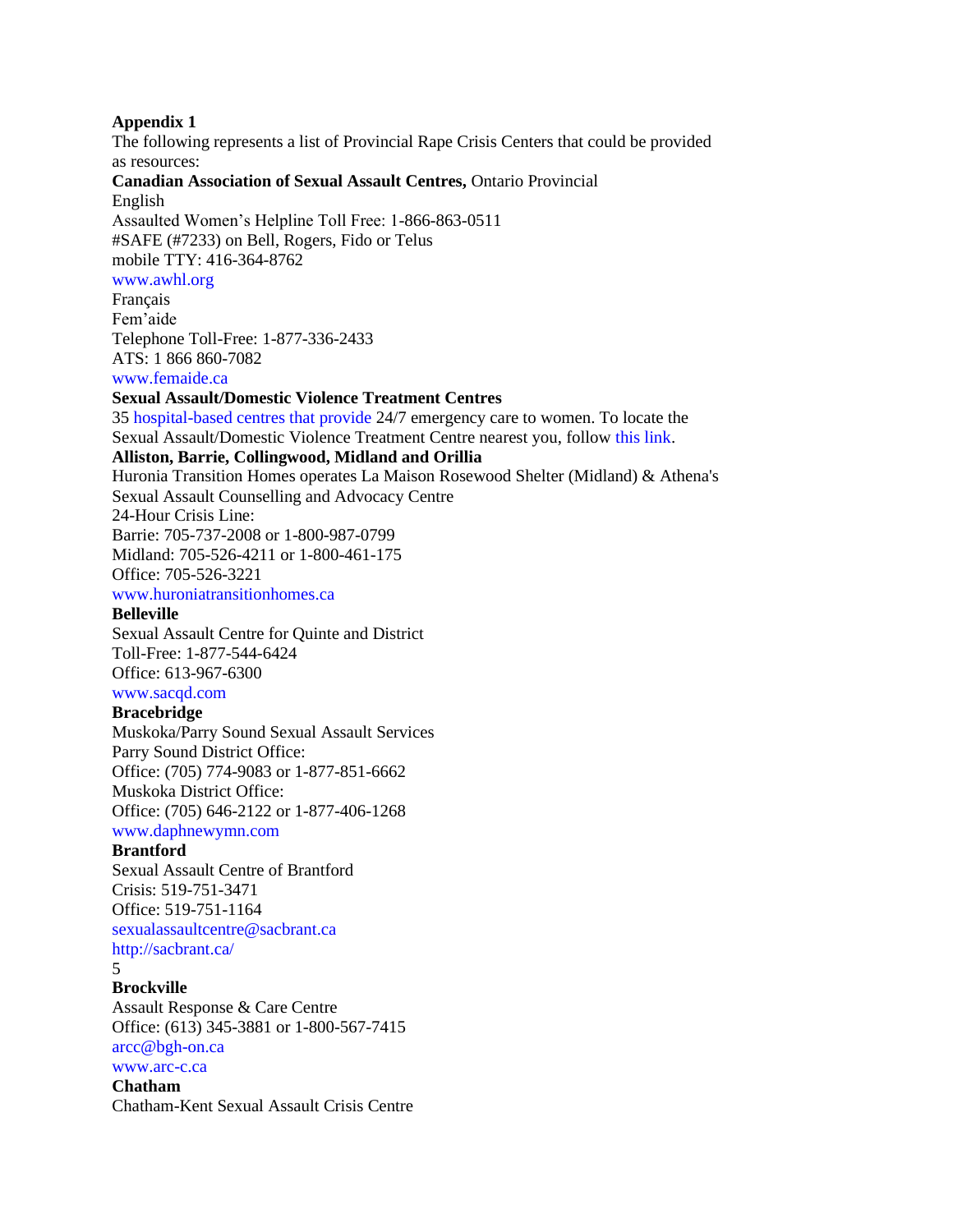24-Hour Crisis Line: 519-354-8688 Office/TTY: 519-354-8908

http://cksacc.org/

# **Cornwall**

Sexual Assault Support Services for Women Office: 613-932-1755

http://sassforwomen.ca/

Iethinisten:ha Women's Shelter Akwasasne Family Violence Program 24-Hour Crisis: 1-800-480-4208 Phone: 613-937-4322 www.akwesasne.ca/iethinistenha-women's -shelter

#### **Durham Region**

Durham Rape Crisis Centre Crisis: 905-668-9200 Office: 905-444.9672

info@drcc.ca www.drcc.ca

# **Eganville**

Women's Sexual Assault Centre of Renfrew County 24-Hour Crisis: 1-800-663-3060 Office: 613-735-5551

# www.wsac.ca

#### **Guelph**

Guelph-Wellington Women in Crisis Crisis: 519-836-5710 1-800-265-7233 Office: 519-823-5806 www.gwwomenincrisis.org

#### **Hamilton**

Sexual Assault Centre (Hamilton and Area) Crisis: (905) 525-4162 Office (905) 525-4573 TTY: 905-525-4592

www.sacha.ca

#### **Kenora**

Kenora Sexual Assault Centre Crisis: (807) 468-7233 or 1-800-565-6161 Office: (807) 468-7958

www.kenorasexualassaultcentre.com

### 6

#### **Kingston**

Sexual Assault Centre Kingston Crisis: 613-544-6424 or 1-877-544-6424 Office: 613-545-0762

sack@sackingston.com

#### www.sackingston.com **Kitchener-Waterloo**

Sexual Assault Support Centre of Waterloo Region Crisis: 519.741.8633 Office: 519.571.0121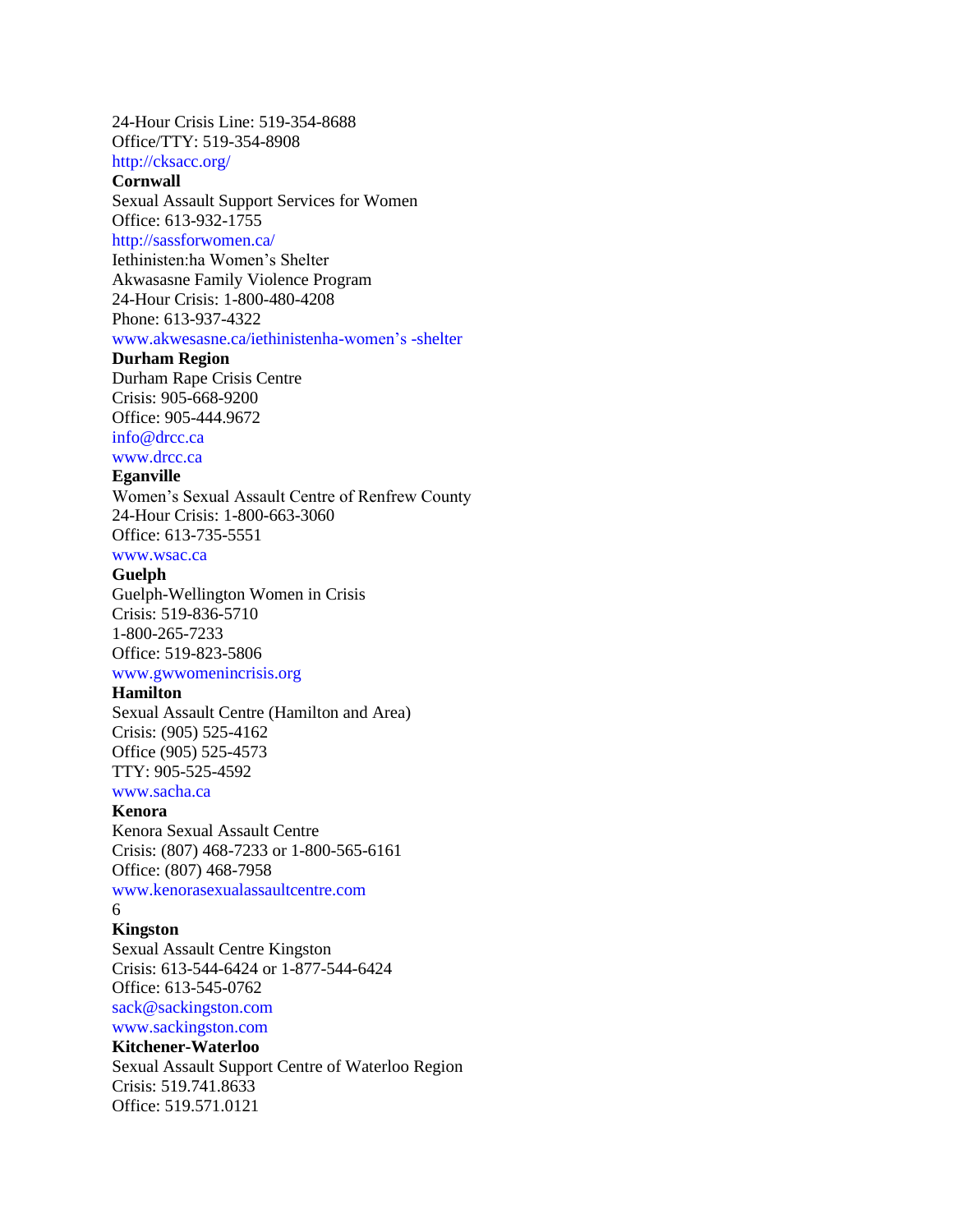#### info@sascwr.org www.kwsasc.org

#### **London**

Sexual Assault Centre London Crisis: 519-438-2272 Office 519-439-0844 TTY: 519-439-0690 sacl@sacl.ca www.sacl.ca London Abused Women's Centre Office: 519-432-2204 E-Mail: info@lawc.on.ca http://lawc.on.ca/

# **Peel Region**

Hope 24/7 (formerly the Sexual Assault/Rape Crisis Centre of Peel) Crisis:1-800-810-0180 Office: (905) 792-0821 http://hope247.ca/

#### **Newmarket**

Women's Support Network of York Region Crisis: 1-800-263-6734 or 905- 895-6734 Office: (905) 895-3646 www.womenssupportnetwork.ca

# **North Bay**

Amelia Rising Women's Sexual Assault Centre of Nipissing/centre d'aggressions sexuelles de Nipissing Crisis: 705-476-3355 Office: 705-840-2403 TTY: (705) 840-5877 info@ameliarising.ca www.ameliarising.ca

### **Oakville**

Sexual Assault & Violence Intervention Services of Halton Crisis: 905-875-1555 or 1-877-268-8416 Office: 905-825-3622 www.savisofhalton.org

7

#### **Orangeville**

Family Transition Place Crisis: 1-800-265-9178 Office: 519-942-4122

www.familytransitionplace.ca

# **Ottawa**

Sexual Assault Support Centre Crisis: 613-234-2266 Phone: 613-725-2160 TTY: 613-725-1657 info@sascottawa.com http://sascottawa.com Ottawa Rape Crisis Centre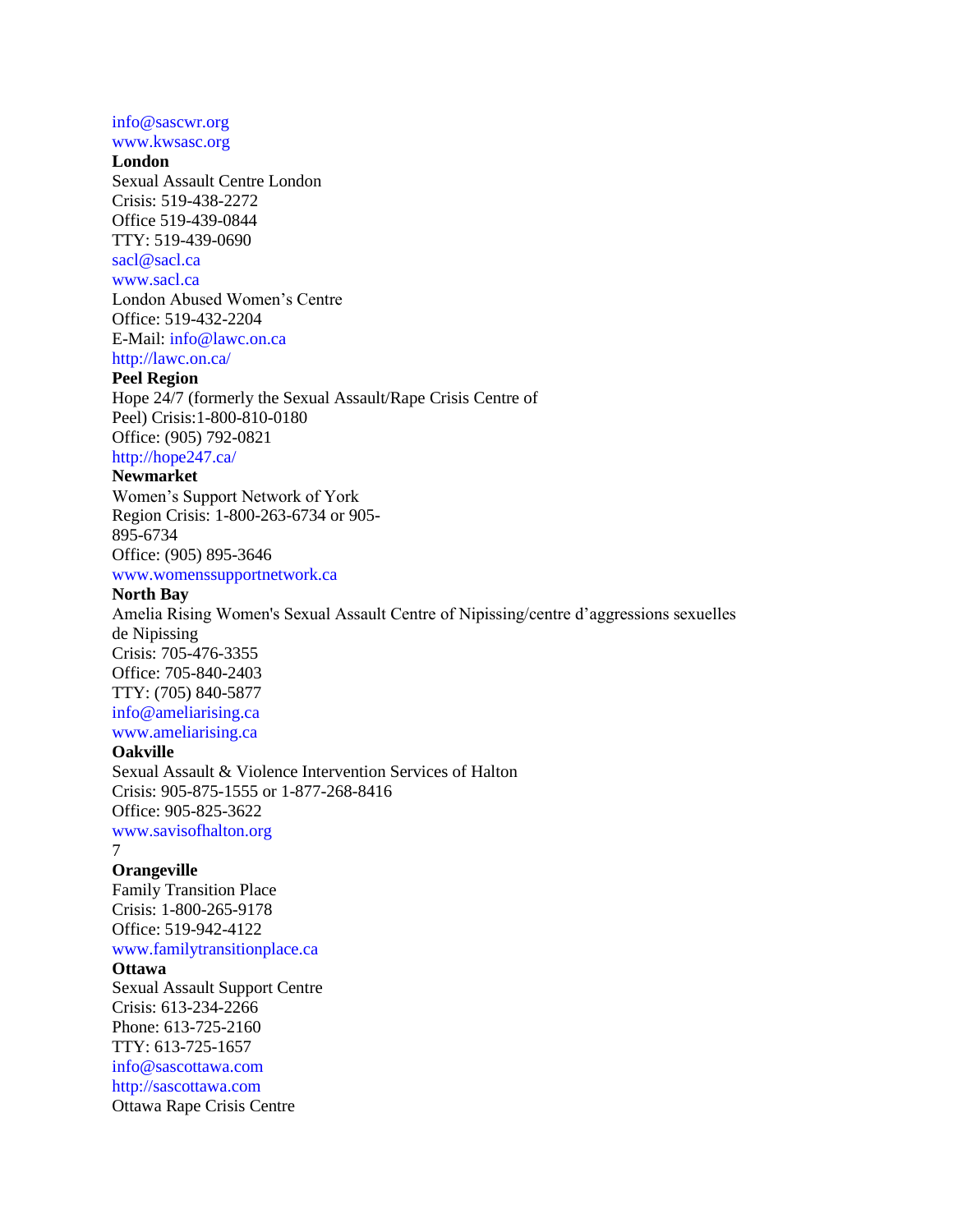Crisis: 613-562-2333 Office: 613-562-2334 http://orcc.net/

# **Peterborough & Kawarthas**

Kawartha Sexual Assault Centre Crisis: (705) 741- 0260 or 1-866-298-7778 Office/TTY: (705) 741-0260

www.kawarthasexualassaultcentre.com

YWCA Peterborough Haliburton Crisis: 1-800-461-7656 Office: 705.743.3526 x 130 www.ywcapeterborough.org

#### **Sault Ste Marie**

Women in Crisis (Algoma) Inc. Crisis: 705-759-1230 or 1-877-759-1230 www.womenincrisis.ca

# **Sarnia-Lambton**

Sexual Assault Survivors Centre Sarnia-Lambton Crisis: 519 337-3320 or 1-888-231-0536 Office: (519) 337-3154

www.sexualassaultsarnia.on.ca

### **Simcoe**

Haldimand & Norfolk Women's Service Crisis: 1-800-265-8076 TTY: 1-800-815-6419 Office: 519-426-8048 hnws@hnws.on.ca

www.hnws.on.ca

#### **St. Catherines**

Niagara Region Sexual Assault Centre Crisis: (905) 682-4584 Office: (905) 682-7258 carsa@sexualassaultniagara.org http://sexualassaultniagara.org/ 8

#### **Thunder Bay**

Thunder Bay Sexual Assault and Sexual Abuse Crisis and Counselling Centre Office: (807) 345-0894 or 1-866-311-5927 tbcounselling@tbsasa.org www.tbsasa.org

#### **Timmins**

Timmins and Area Women in Crisis Crisis: 1-877-268-8380 (sexual assault) Crisis: 1-855-827-7233 (shelter) Office: (705) 268-8381

info@tawc.ca

http://www.tawc.ca/

#### **Toronto**

Oasis Centre des Femmes Téléphone: 416-591-6565 Courriel: services@oasisfemmes.org